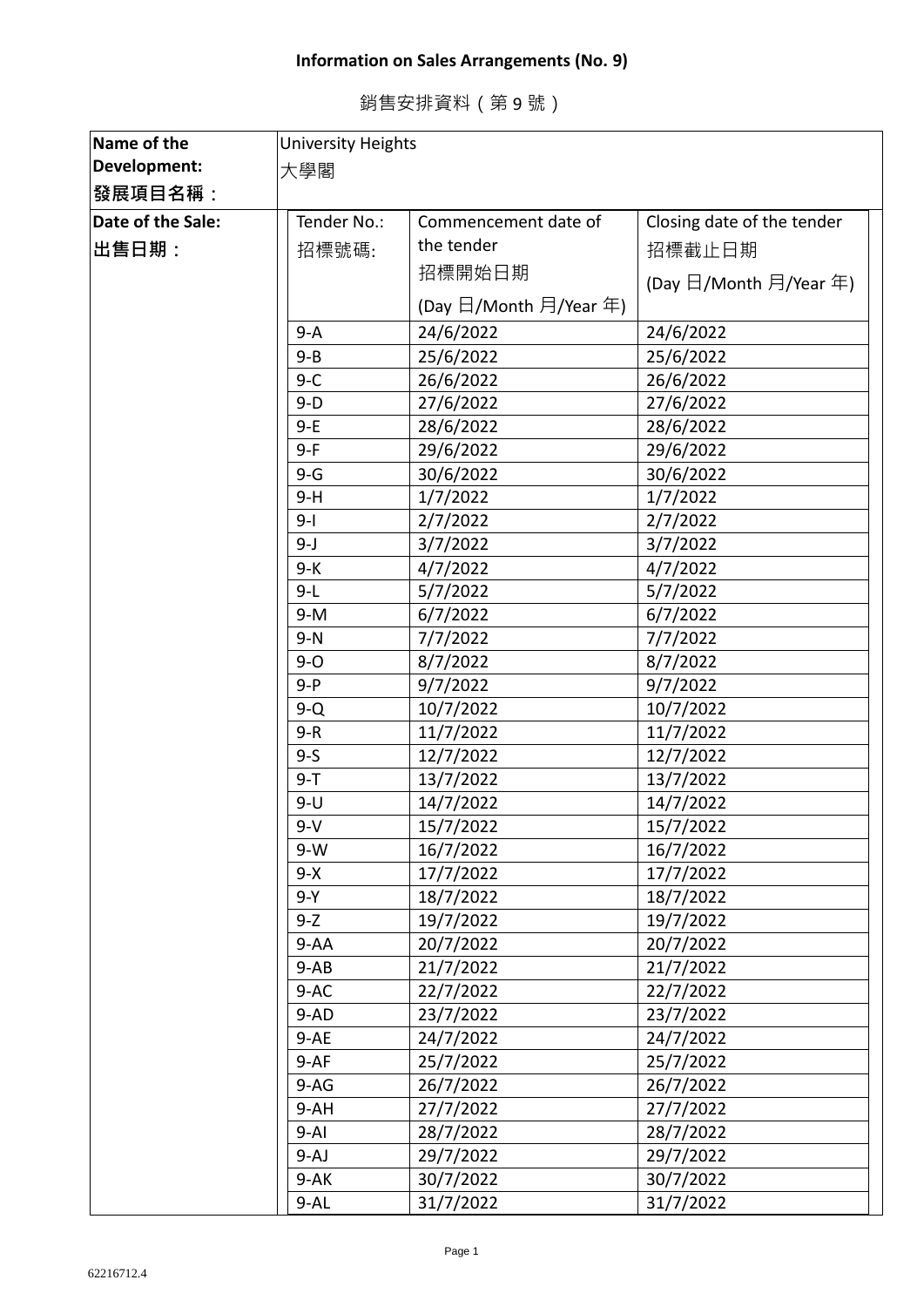| Time of the Sale: |                |                                             |           |                                        |           |
|-------------------|----------------|---------------------------------------------|-----------|----------------------------------------|-----------|
| ∣出售時間:            | Tender<br>No.: | Commencement date and time<br>of the tender |           | Closing date and time of the<br>tender |           |
|                   | 招標號            | 招標開始日期及時間                                   |           | 招標截止日期及時間                              |           |
|                   | 碼:             |                                             |           |                                        |           |
|                   |                | Date 日期                                     | Time 時間   | Date 日期                                | Time 時間   |
|                   |                | (Day $\boxdot$ /Month                       |           | (Day $\boxdot$ /Month                  |           |
|                   |                | 月/Year 年)                                   |           | 月/Year 年)                              |           |
|                   | $9-A$          | 24/6/2022                                   | 1:00 p.m. | 24/6/2022                              | 2:00 p.m. |
|                   |                |                                             | 下午1時      |                                        | 下午 2時     |
|                   | $9 - B$        | 25/6/2022                                   | 1:00 p.m. | 25/6/2022                              | 2:00 p.m. |
|                   |                |                                             | 下午1時      |                                        | 下午 2時     |
|                   | $9-C$          | 26/6/2022                                   | 1:00 p.m. | 26/6/2022                              | 2:00 p.m. |
|                   |                |                                             | 下午1時      |                                        | 下午 2時     |
|                   | $9-D$          | 27/6/2022                                   | 1:00 p.m. | 27/6/2022                              | 2:00 p.m. |
|                   |                |                                             | 下午1時      |                                        | 下午 2時     |
|                   | $9-E$          | 28/6/2022                                   | 1:00 p.m. | 28/6/2022                              | 2:00 p.m. |
|                   |                |                                             | 下午1時      |                                        | 下午2時      |
|                   | $9-F$          | 29/6/2022                                   | 1:00 p.m. | 29/6/2022                              | 2:00 p.m. |
|                   |                |                                             | 下午1時      |                                        | 下午 2時     |
|                   | $9-G$          | 30/6/2022                                   | 1:00 p.m. | 30/6/2022                              | 2:00 p.m. |
|                   |                |                                             | 下午1時      |                                        | 下午 2時     |
|                   | $9-H$          | 1/7/2022                                    | 1:00 p.m. | 1/7/2022                               | 2:00 p.m. |
|                   |                |                                             | 下午1時      |                                        | 下午 2時     |
|                   | $9 - 1$        | 2/7/2022                                    | 1:00 p.m. | 2/7/2022                               | 2:00 p.m. |
|                   |                |                                             | 下午1時      |                                        | 下午 2時     |
|                   | $9 - J$        | 3/7/2022                                    | 1:00 p.m. | 3/7/2022                               | 2:00 p.m. |
|                   |                |                                             | 下午1時      |                                        | 下午 2時     |
|                   | $9-K$          | 4/7/2022                                    | 1:00 p.m. | 4/7/2022                               | 2:00 p.m. |
|                   |                |                                             | 下午1時      |                                        | 下午 2時     |
|                   | $9-L$          | 5/7/2022                                    | 1:00 p.m. | 5/7/2022                               | 2:00 p.m. |
|                   |                |                                             | 下午1時      |                                        | 下午 2時     |
|                   | $9-M$          | 6/7/2022                                    | 1:00 p.m. | 6/7/2022                               | 2:00 p.m. |
|                   |                |                                             | 下午1時      |                                        | 下午 2時     |
|                   | $9-N$          | 7/7/2022                                    | 1:00 p.m. | 7/7/2022                               | 2:00 p.m. |
|                   |                |                                             | 下午1時      |                                        | 下午 2時     |
|                   | $9 - O$        | 8/7/2022                                    | 1:00 p.m. | 8/7/2022                               | 2:00 p.m. |
|                   |                |                                             | 下午1時      |                                        | 下午 2時     |
|                   | $9 - P$        | 9/7/2022                                    | 1:00 p.m. | 9/7/2022                               | 2:00 p.m. |
|                   |                |                                             | 下午1時      |                                        | 下午 2時     |
|                   | $9-Q$          | 10/7/2022                                   | 1:00 p.m. | 10/7/2022                              | 2:00 p.m. |
|                   |                |                                             | 下午1時      |                                        | 下午 2 時    |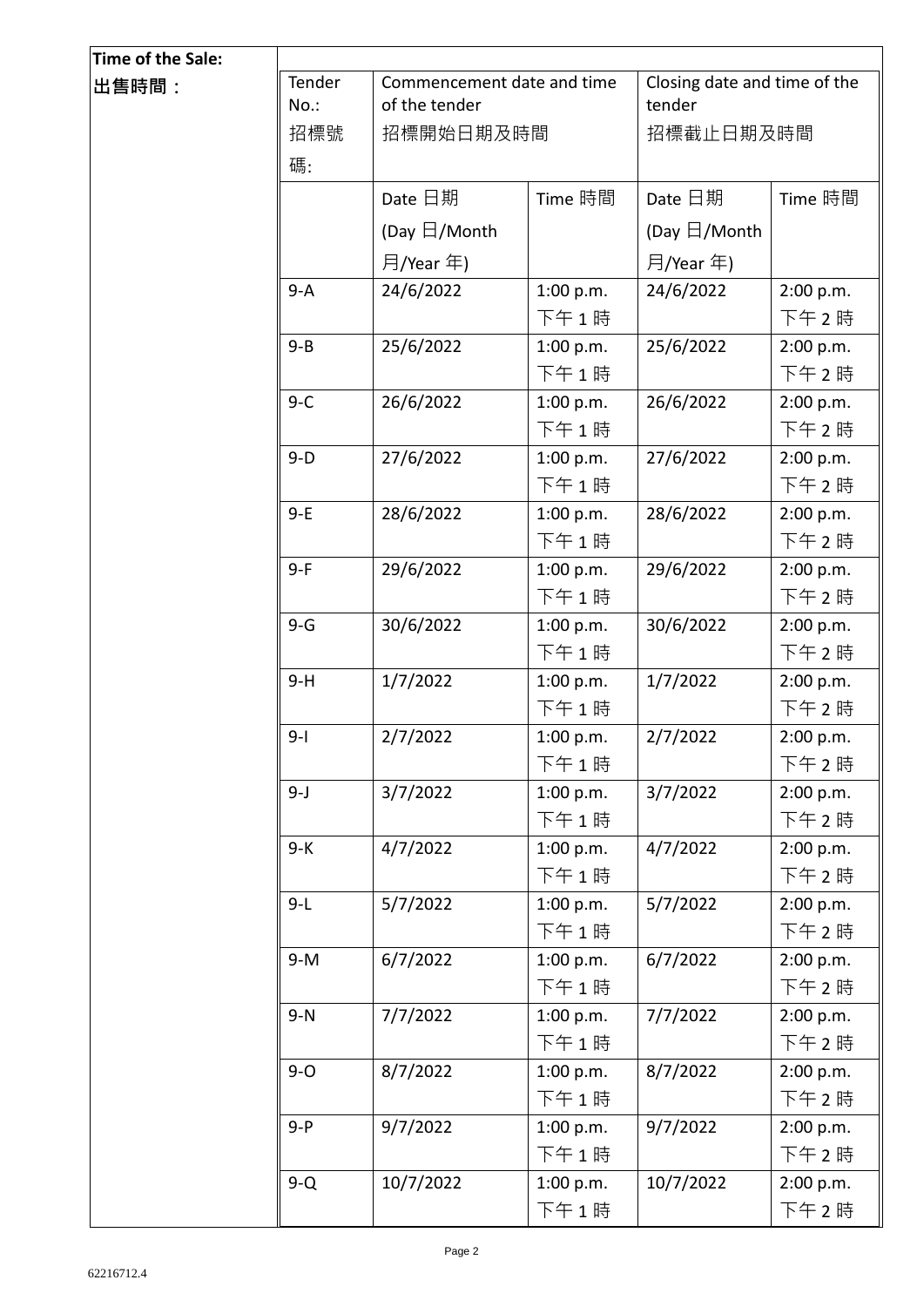| $9-R$    | 11/7/2022 | 1:00 p.m. | 11/7/2022 | 2:00 p.m. |  |
|----------|-----------|-----------|-----------|-----------|--|
|          |           | 下午1時      |           | 下午2時      |  |
| $9 - S$  | 12/7/2022 | 1:00 p.m. | 12/7/2022 | 2:00 p.m. |  |
|          |           | 下午1時      |           | 下午2時      |  |
| $9 - T$  | 13/7/2022 | 1:00 p.m. | 13/7/2022 | 2:00 p.m. |  |
|          |           | 下午1時      |           | 下午2時      |  |
| $9-U$    | 14/7/2022 | 1:00 p.m. | 14/7/2022 | 2:00 p.m. |  |
|          |           | 下午1時      |           | 下午2時      |  |
| $9-V$    | 15/7/2022 | 1:00 p.m. | 15/7/2022 | 2:00 p.m. |  |
|          |           | 下午1時      |           | 下午2時      |  |
| $9-W$    | 16/7/2022 | 1:00 p.m. | 16/7/2022 | 2:00 p.m. |  |
|          |           | 下午1時      |           | 下午 2時     |  |
| $9-X$    | 17/7/2022 | 1:00 p.m. | 17/7/2022 | 2:00 p.m. |  |
|          |           | 下午1時      |           | 下午 2時     |  |
| $9-Y$    | 18/7/2022 | 1:00 p.m. | 18/7/2022 | 2:00 p.m. |  |
|          |           | 下午1時      |           | 下午 2時     |  |
| $9-Z$    | 19/7/2022 | 1:00 p.m. | 19/7/2022 | 2:00 p.m. |  |
|          |           | 下午1時      |           | 下午 2時     |  |
| $9-AA$   | 20/7/2022 | 1:00 p.m. | 20/7/2022 | 2:00 p.m. |  |
|          |           | 下午1時      |           | 下午 2時     |  |
| $9-AB$   | 21/7/2022 | 1:00 p.m. | 21/7/2022 | 2:00 p.m. |  |
|          |           | 下午1時      |           | 下午 2時     |  |
| $9-AC$   | 22/7/2022 | 1:00 p.m. | 22/7/2022 | 2:00 p.m. |  |
|          |           | 下午1時      |           | 下午2時      |  |
| $9-AD$   | 23/7/2022 | 1:00 p.m. | 23/7/2022 | 2:00 p.m. |  |
|          |           | 下午1時      |           | 下午 2時     |  |
| $9-AE$   | 24/7/2022 | 1:00 p.m. | 24/7/2022 | 2:00 p.m. |  |
|          |           | 下午1時      |           | 下午 2時     |  |
| $9-AF$   | 25/7/2022 | 1:00 p.m. | 25/7/2022 | 2:00 p.m. |  |
|          |           | 下午1時      |           | 下午 2時     |  |
| $9-AG$   | 26/7/2022 | 1:00 p.m. | 26/7/2022 | 2:00 p.m. |  |
|          |           | 下午1時      |           | 下午 2時     |  |
| $9-AH$   | 27/7/2022 | 1:00 p.m. | 27/7/2022 | 2:00 p.m. |  |
|          |           | 下午1時      |           | 下午 2時     |  |
| $9 - AI$ | 28/7/2022 | 1:00 p.m. | 28/7/2022 | 2:00 p.m. |  |
|          |           | 下午1時      |           | 下午 2時     |  |
| $9-AJ$   | 29/7/2022 | 1:00 p.m. | 29/7/2022 | 2:00 p.m. |  |
|          |           | 下午1時      |           | 下午2時      |  |
| $9 - AK$ | 30/7/2022 | 1:00 p.m. | 30/7/2022 | 2:00 p.m. |  |
|          |           | 下午1時      |           | 下午 2時     |  |
| $9 - AL$ | 31/7/2022 | 1:00 p.m. | 31/7/2022 | 2:00 p.m. |  |
|          |           | 下午1時      |           | 下午2時      |  |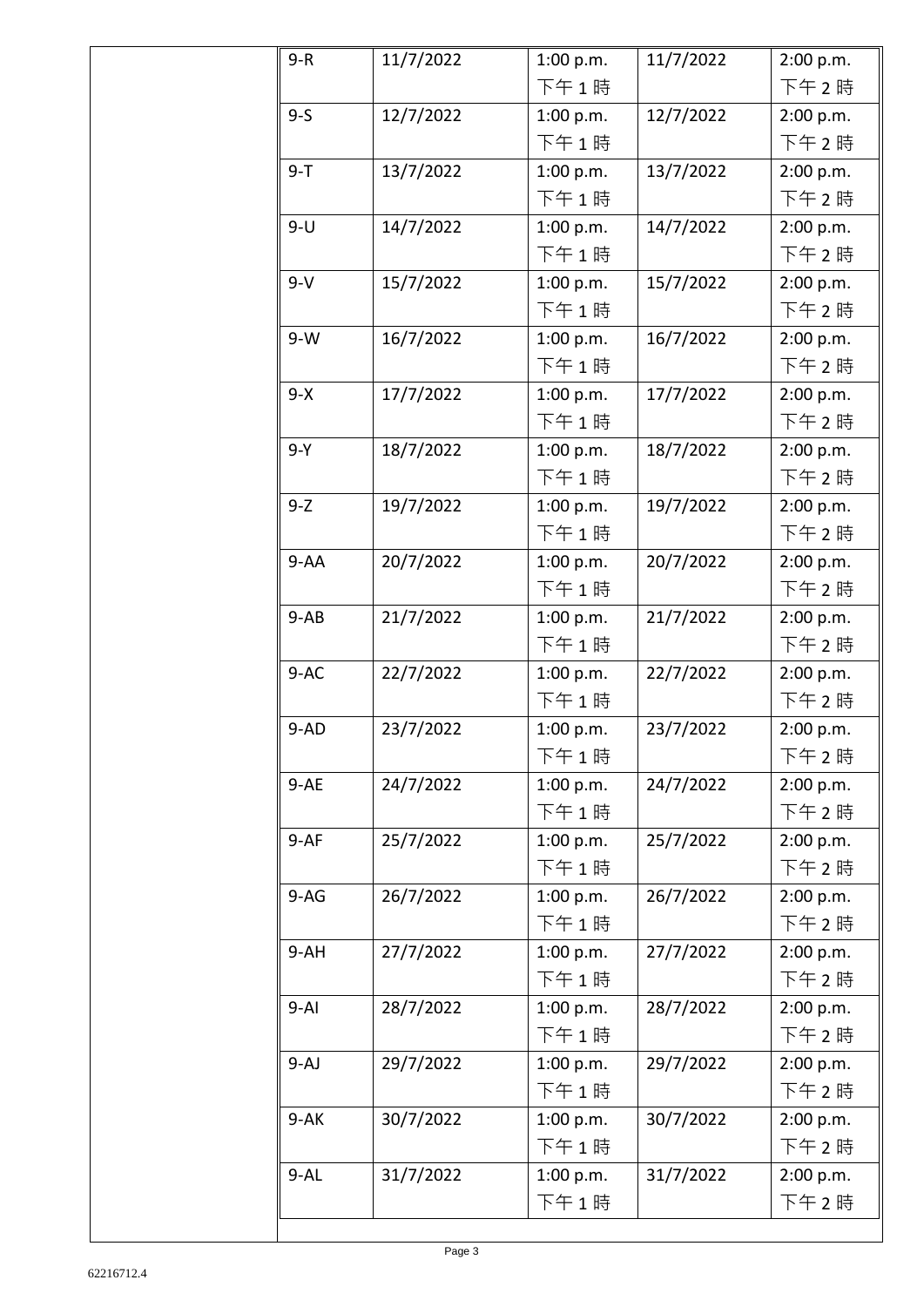|                                                                                                                                                         |  | Note: Please refer to the following section entitled "Other matters"        |                                                                                                     |  |  |  |
|---------------------------------------------------------------------------------------------------------------------------------------------------------|--|-----------------------------------------------------------------------------|-----------------------------------------------------------------------------------------------------|--|--|--|
|                                                                                                                                                         |  | 備註:請參閱下項「其他事項」                                                              |                                                                                                     |  |  |  |
|                                                                                                                                                         |  |                                                                             |                                                                                                     |  |  |  |
| Place where the sale                                                                                                                                    |  |                                                                             | 5 <sup>th</sup> Floor, Tower Two, Nina Tower, No.8 Yeung Uk Road, Tsuen Wan, New                    |  |  |  |
| will take place:                                                                                                                                        |  | Territories, Hong Kong (the "Sales Office")                                 |                                                                                                     |  |  |  |
| 出售地點:                                                                                                                                                   |  | 香港新界荃灣楊屋道 8 號如心廣場第 2 座 5 樓 (「 <b>售樓處</b> 」)                                 |                                                                                                     |  |  |  |
|                                                                                                                                                         |  |                                                                             |                                                                                                     |  |  |  |
| Number of specified                                                                                                                                     |  | $\overline{2}$                                                              |                                                                                                     |  |  |  |
| residential properties                                                                                                                                  |  |                                                                             |                                                                                                     |  |  |  |
| that will be offered to<br>be sold:                                                                                                                     |  |                                                                             |                                                                                                     |  |  |  |
| <b> 將提供出售的指明住</b>                                                                                                                                       |  |                                                                             |                                                                                                     |  |  |  |
|                                                                                                                                                         |  |                                                                             |                                                                                                     |  |  |  |
| 宅物業的數目:                                                                                                                                                 |  |                                                                             |                                                                                                     |  |  |  |
|                                                                                                                                                         |  |                                                                             | Description of the specified residential properties that will be offered to be sold:                |  |  |  |
|                                                                                                                                                         |  | <b> 將提供出售的指明住宅物業的描述:</b>                                                    |                                                                                                     |  |  |  |
|                                                                                                                                                         |  |                                                                             |                                                                                                     |  |  |  |
|                                                                                                                                                         |  | The following units in Tower 1 of the Development:                          |                                                                                                     |  |  |  |
| 以下在發展項目第1座的單位:                                                                                                                                          |  |                                                                             |                                                                                                     |  |  |  |
| 1A, 1B                                                                                                                                                  |  |                                                                             |                                                                                                     |  |  |  |
|                                                                                                                                                         |  |                                                                             |                                                                                                     |  |  |  |
|                                                                                                                                                         |  |                                                                             |                                                                                                     |  |  |  |
|                                                                                                                                                         |  | Note: Please refer to the following section entitled "Other matters"        |                                                                                                     |  |  |  |
| 備註:請參閱下項「其他事項」                                                                                                                                          |  |                                                                             |                                                                                                     |  |  |  |
|                                                                                                                                                         |  |                                                                             | The method to be used to determine the order of priority in which each of the persons interested in |  |  |  |
|                                                                                                                                                         |  |                                                                             | purchasing any of the specified residential properties may select the residential property that the |  |  |  |
| person wishes to purchase:                                                                                                                              |  |                                                                             |                                                                                                     |  |  |  |
|                                                                                                                                                         |  |                                                                             | 將會使用何種方法決定有意購買該等指明住宅物業的每名人士可揀選其意欲購買的住宅物業的優                                                          |  |  |  |
| 先次序:                                                                                                                                                    |  |                                                                             |                                                                                                     |  |  |  |
|                                                                                                                                                         |  |                                                                             |                                                                                                     |  |  |  |
|                                                                                                                                                         |  | Sale by Tender – see details and particulars in the relevant tender notice. |                                                                                                     |  |  |  |
|                                                                                                                                                         |  | 以招標方式出售 - 請參閱相關招標公告的細節和詳情。                                                  |                                                                                                     |  |  |  |
|                                                                                                                                                         |  |                                                                             |                                                                                                     |  |  |  |
| Interested purchaser should refer to the Tender Document (including the Tender Notice, the Offer Form                                                   |  |                                                                             |                                                                                                     |  |  |  |
| and the Conditions of Sale) which will be made available for viewing and collection at the Sales Office free<br>of charge during the following periods: |  |                                                                             |                                                                                                     |  |  |  |
| 有興趣購買之買家請參閱招標文件(包括招標公告、要約表格及出售條款)。招標文件(包括招標公                                                                                                            |  |                                                                             |                                                                                                     |  |  |  |
|                                                                                                                                                         |  |                                                                             |                                                                                                     |  |  |  |
| 告、要約表格及出售條款) 可於以下時段於售樓處免費參閱及領取:                                                                                                                         |  |                                                                             |                                                                                                     |  |  |  |
| Tender                                                                                                                                                  |  | Specified residential properties                                            | Tender Document (including the Tender Notice,                                                       |  |  |  |
| $No.$ :                                                                                                                                                 |  | that will be offered to be sold                                             | the Offer Form and the Conditions of Sale) will be                                                  |  |  |  |
| 招標號碼:                                                                                                                                                   |  | 將提供出售的指明住宅物業                                                                | made available for viewing and collection during                                                    |  |  |  |
|                                                                                                                                                         |  |                                                                             | the following periods                                                                               |  |  |  |
|                                                                                                                                                         |  |                                                                             | 招標文件(包括招標公告、要約表格及出售條                                                                                |  |  |  |
|                                                                                                                                                         |  |                                                                             | 款)可於以下時段參閱及領取                                                                                       |  |  |  |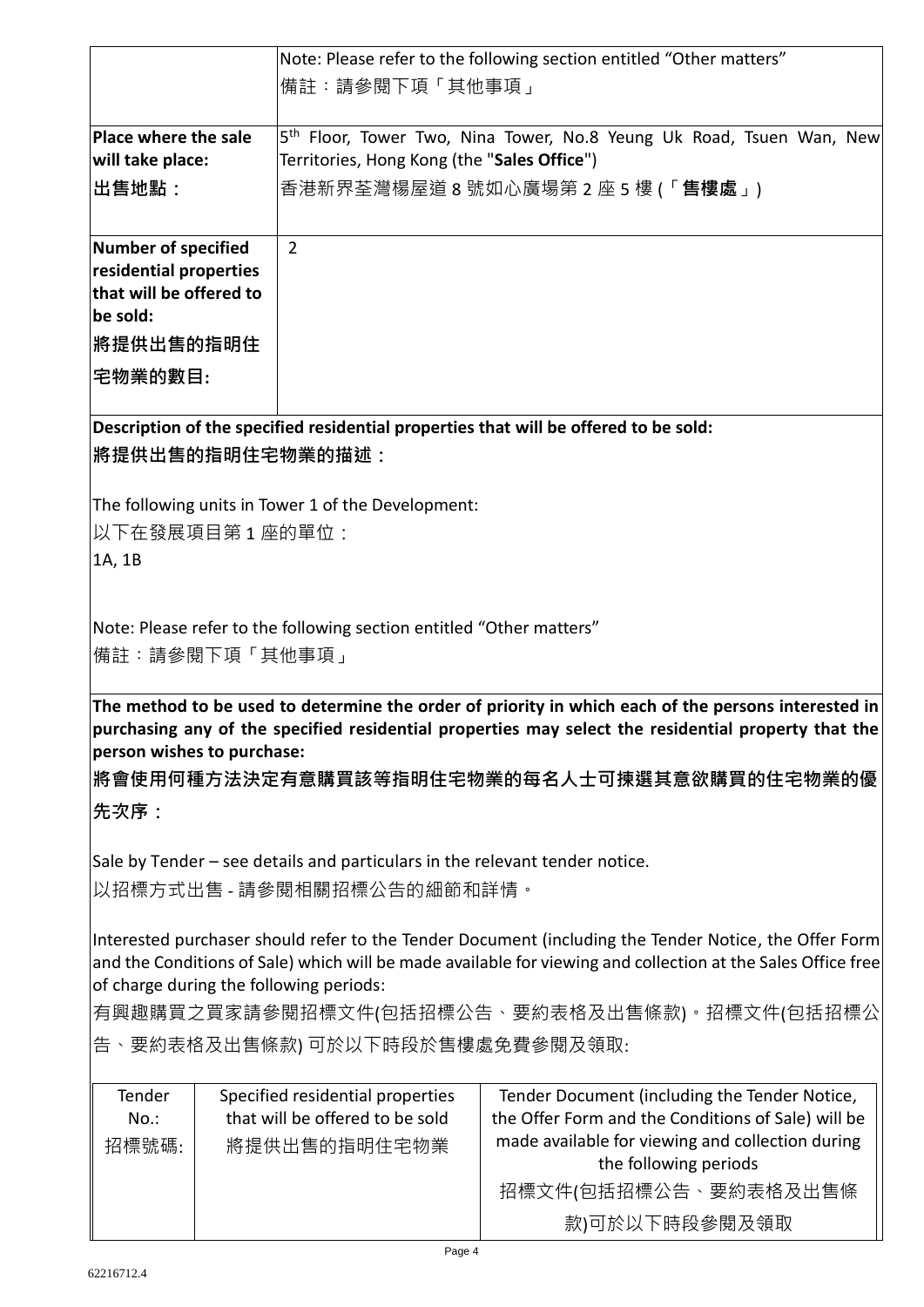|         |                                                                                                                                                                                                        | Date 日期                     | Time 時間                                     |
|---------|--------------------------------------------------------------------------------------------------------------------------------------------------------------------------------------------------------|-----------------------------|---------------------------------------------|
|         |                                                                                                                                                                                                        | (Day $\boxdot$ /Month       |                                             |
|         |                                                                                                                                                                                                        | 月/Year 年)                   |                                             |
| $9 - A$ | All<br>specified<br>residential<br>the<br>properties set out in the Sales<br>Arrangements (Please refer to the<br>following section entitled "Other<br>matters")<br>所有於銷售安排中列出的指明住<br>宅物業(請參閱下項「其他事項」) | 21/6/2022 to 至<br>24/6/2022 | From 11:00 a.m. to 2:00 p.m.<br>由上午11時至下午2時 |
| $9 - B$ | All the available and remaining<br>specified residential properties<br>所有可供出售及餘下的指明住宅<br>物業                                                                                                            | 25/6/2022                   | From 11:00 a.m. to 2:00 p.m.<br>由上午11時至下午2時 |
| $9 - C$ | All the available and remaining<br>specified residential properties<br>所有可供出售及餘下的指明住宅<br>物業                                                                                                            | 26/6/2022                   | From 11:00 a.m. to 2:00 p.m.<br>由上午11時至下午2時 |
| $9-D$   | All the available and remaining<br>specified residential properties<br>所有可供出售及餘下的指明住宅<br>物業                                                                                                            | 27/6/2022                   | From 11:00 a.m. to 2:00 p.m.<br>由上午11時至下午2時 |
| $9-E$   | All the available and remaining<br>specified residential properties<br>所有可供出售及餘下的指明住宅<br>物業                                                                                                            | 28/6/2022                   | From 11:00 a.m. to 2:00 p.m.<br>由上午11時至下午2時 |
| $9-F$   | All the available and remaining<br>specified residential properties<br>所有可供出售及餘下的指明住宅<br>物業                                                                                                            | 29/6/2022                   | From 11:00 a.m. to 2:00 p.m.<br>由上午11時至下午2時 |
| $9-G$   | All the available and remaining<br>specified residential properties<br>所有可供出售及餘下的指明住宅<br>物業                                                                                                            | 30/6/2022                   | From 11:00 a.m. to 2:00 p.m.<br>由上午11時至下午2時 |
| $9-H$   | All the available and remaining<br>specified residential properties<br>所有可供出售及餘下的指明住宅<br>物業                                                                                                            | 1/7/2022                    | From 11:00 a.m. to 2:00 p.m.<br>由上午11時至下午2時 |
| $9 - 1$ | All the available and remaining<br>specified residential properties<br>所有可供出售及餘下的指明住宅<br>物業                                                                                                            | 2/7/2022                    | From 11:00 a.m. to 2:00 p.m.<br>由上午11時至下午2時 |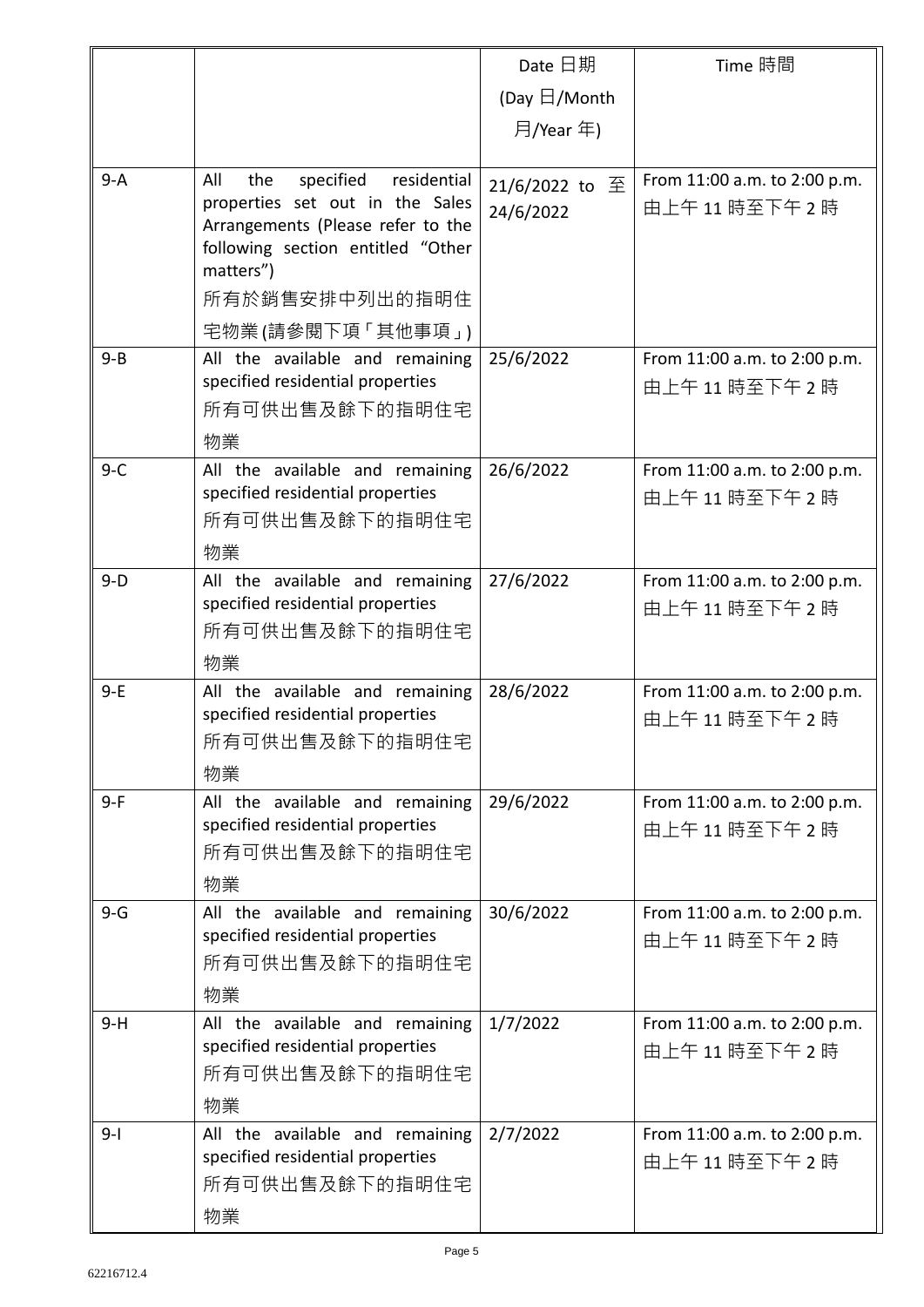| $9 - J$ | All the available and remaining<br>specified residential properties<br>所有可供出售及餘下的指明住宅<br>物業 | 3/7/2022  | From 11:00 a.m. to 2:00 p.m.<br>由上午11時至下午2時 |
|---------|---------------------------------------------------------------------------------------------|-----------|---------------------------------------------|
| $9-K$   | All the available and remaining<br>specified residential properties<br>所有可供出售及餘下的指明住宅<br>物業 | 4/7/2022  | From 11:00 a.m. to 2:00 p.m.<br>由上午11時至下午2時 |
| $9-L$   | All the available and remaining<br>specified residential properties<br>所有可供出售及餘下的指明住宅<br>物業 | 5/7/2022  | From 11:00 a.m. to 2:00 p.m.<br>由上午11時至下午2時 |
| $9-M$   | All the available and remaining<br>specified residential properties<br>所有可供出售及餘下的指明住宅<br>物業 | 6/7/2022  | From 11:00 a.m. to 2:00 p.m.<br>由上午11時至下午2時 |
| $9-N$   | All the available and remaining<br>specified residential properties<br>所有可供出售及餘下的指明住宅<br>物業 | 7/7/2022  | From 11:00 a.m. to 2:00 p.m.<br>由上午11時至下午2時 |
| $9 - O$ | All the available and remaining<br>specified residential properties<br>所有可供出售及餘下的指明住宅<br>物業 | 8/7/2022  | From 11:00 a.m. to 2:00 p.m.<br>由上午11時至下午2時 |
| $9 - P$ | All the available and remaining<br>specified residential properties<br>所有可供出售及餘下的指明住宅<br>物業 | 9/7/2022  | From 11:00 a.m. to 2:00 p.m.<br>由上午11時至下午2時 |
| $9-Q$   | All the available and remaining<br>specified residential properties<br>所有可供出售及餘下的指明住宅<br>物業 | 10/7/2022 | From 11:00 a.m. to 2:00 p.m.<br>由上午11時至下午2時 |
| $9-R$   | All the available and remaining<br>specified residential properties<br>所有可供出售及餘下的指明住宅<br>物業 | 11/7/2022 | From 11:00 a.m. to 2:00 p.m.<br>由上午11時至下午2時 |
| $9 - S$ | All the available and remaining<br>specified residential properties<br>所有可供出售及餘下的指明住宅<br>物業 | 12/7/2022 | From 11:00 a.m. to 2:00 p.m.<br>由上午11時至下午2時 |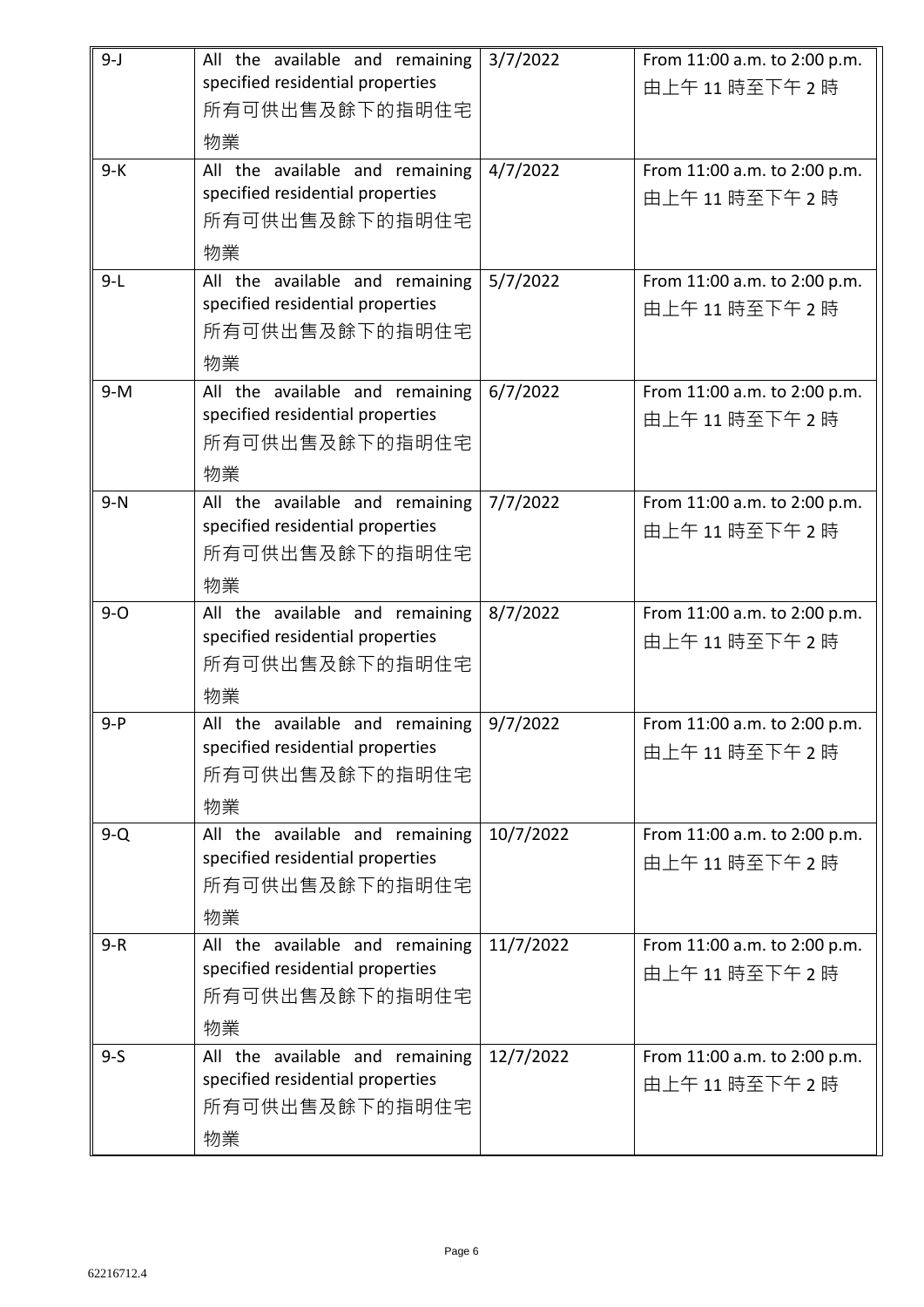| $9 - T$  | All the available and remaining                                     | 13/7/2022 | From 11:00 a.m. to 2:00 p.m. |
|----------|---------------------------------------------------------------------|-----------|------------------------------|
|          | specified residential properties<br>所有可供出售及餘下的指明住宅                  |           | 由上午11時至下午2時                  |
|          | 物業                                                                  |           |                              |
| $9-U$    | All the available and remaining                                     | 14/7/2022 | From 11:00 a.m. to 2:00 p.m. |
|          | specified residential properties                                    |           | 由上午11時至下午2時                  |
|          | 所有可供出售及餘下的指明住宅                                                      |           |                              |
|          | 物業                                                                  |           |                              |
| $9-V$    | All the available and remaining<br>specified residential properties | 15/7/2022 | From 11:00 a.m. to 2:00 p.m. |
|          | 所有可供出售及餘下的指明住宅                                                      |           | 由上午11時至下午2時                  |
|          | 物業                                                                  |           |                              |
| $9-W$    | All the available and remaining                                     | 16/7/2022 | From 11:00 a.m. to 2:00 p.m. |
|          | specified residential properties                                    |           | 由上午11時至下午2時                  |
|          | 所有可供出售及餘下的指明住宅                                                      |           |                              |
|          | 物業                                                                  |           |                              |
| $9 - X$  | All the available and remaining<br>specified residential properties | 17/7/2022 | From 11:00 a.m. to 2:00 p.m. |
|          | 所有可供出售及餘下的指明住宅                                                      |           | 由上午11時至下午2時                  |
|          | 物業                                                                  |           |                              |
| $9-Y$    | All the available and remaining                                     | 18/7/2022 | From 11:00 a.m. to 2:00 p.m. |
|          | specified residential properties                                    |           | 由上午11時至下午2時                  |
|          | 所有可供出售及餘下的指明住宅                                                      |           |                              |
|          | 物業                                                                  |           |                              |
| $9-Z$    | All the available and remaining<br>specified residential properties | 19/7/2022 | From 11:00 a.m. to 2:00 p.m. |
|          | 所有可供出售及餘下的指明住宅                                                      |           | 由上午11時至下午2時                  |
|          | 物業                                                                  |           |                              |
| $9 - AA$ | All the available and remaining                                     | 20/7/2022 | From 11:00 a.m. to 2:00 p.m. |
|          | specified residential properties                                    |           | 由上午11時至下午2時                  |
|          | 所有可供出售及餘下的指明住宅                                                      |           |                              |
|          | 物業                                                                  |           |                              |
| $9-AB$   | All the available and remaining<br>specified residential properties | 21/7/2022 | From 11:00 a.m. to 2:00 p.m. |
|          | 所有可供出售及餘下的指明住宅                                                      |           | 由上午11時至下午2時                  |
|          | 物業                                                                  |           |                              |
| $9-AC$   | All the available and remaining                                     | 22/7/2022 | From 11:00 a.m. to 2:00 p.m. |
|          | specified residential properties                                    |           | 由上午11時至下午2時                  |
|          | 所有可供出售及餘下的指明住宅                                                      |           |                              |
|          | 物業                                                                  |           |                              |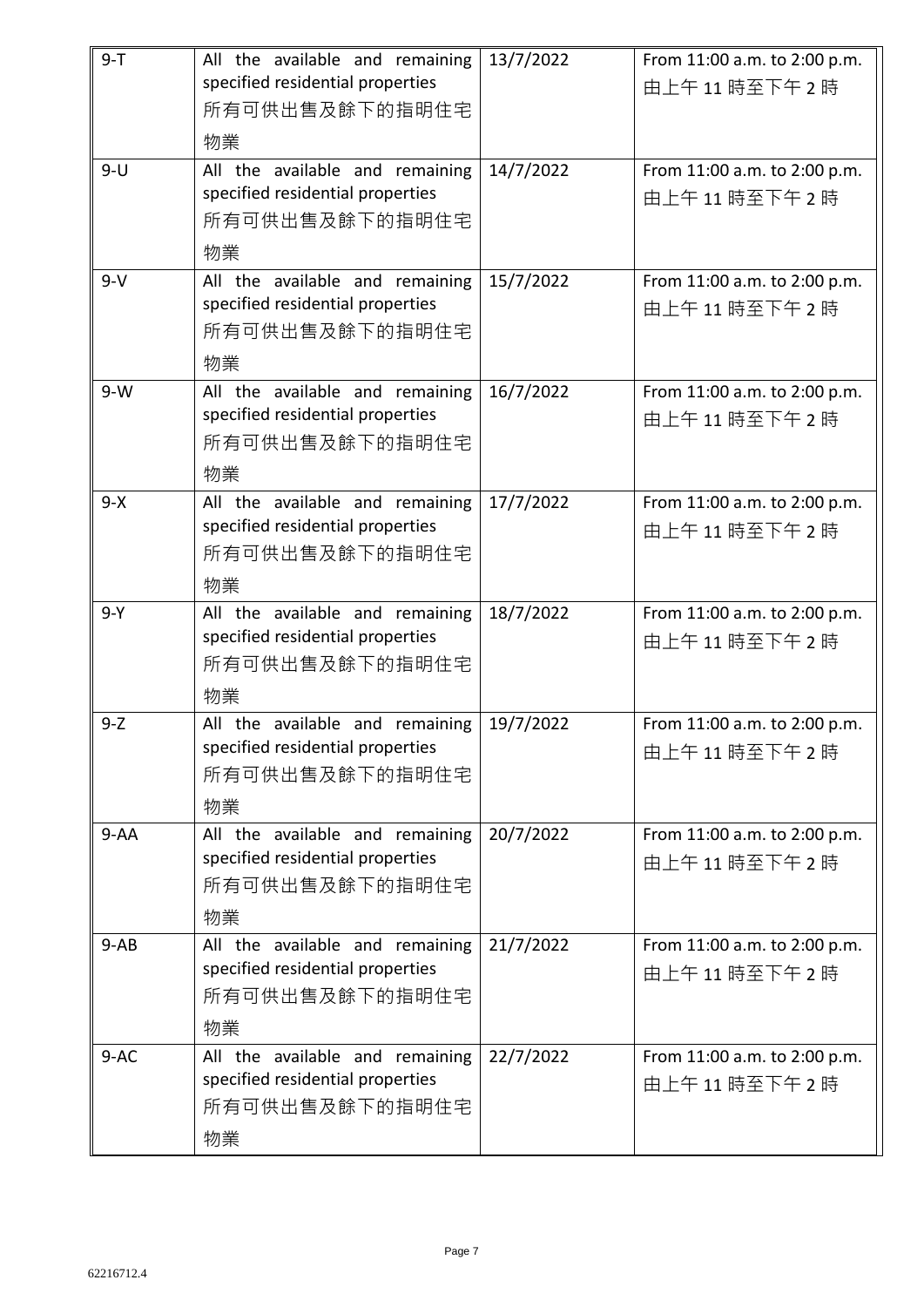| $9-AD$<br>$9-AE$ | All the available and remaining<br>specified residential properties<br>所有可供出售及餘下的指明住宅<br>物業<br>All the available and remaining<br>specified residential properties<br>所有可供出售及餘下的指明住宅<br>物業 | 23/7/2022<br>24/7/2022 | From 11:00 a.m. to 2:00 p.m.<br>由上午11時至下午2時<br>From 11:00 a.m. to 2:00 p.m.<br>由上午11時至下午2時 |
|------------------|--------------------------------------------------------------------------------------------------------------------------------------------------------------------------------------------|------------------------|--------------------------------------------------------------------------------------------|
| $9-AF$           | All the available and remaining<br>specified residential properties<br>所有可供出售及餘下的指明住宅<br>物業                                                                                                | 25/7/2022              | From 11:00 a.m. to 2:00 p.m.<br>由上午11時至下午2時                                                |
| $9-AG$           | All the available and remaining<br>specified residential properties<br>所有可供出售及餘下的指明住宅<br>物業                                                                                                | 26/7/2022              | From 11:00 a.m. to 2:00 p.m.<br>由上午11時至下午2時                                                |
| $9-AH$           | All the available and remaining<br>specified residential properties<br>所有可供出售及餘下的指明住宅<br>物業                                                                                                | 27/7/2022              | From 11:00 a.m. to 2:00 p.m.<br>由上午11時至下午2時                                                |
| $9 - AI$         | All the available and remaining<br>specified residential properties<br>所有可供出售及餘下的指明住宅<br>物業                                                                                                | 28/7/2022              | From 11:00 a.m. to 2:00 p.m.<br>由上午11時至下午2時                                                |
| $9-AJ$           | All the available and remaining<br>specified residential properties<br>所有可供出售及餘下的指明住宅<br>物業                                                                                                | 29/7/2022              | From 11:00 a.m. to 2:00 p.m.<br>由上午11時至下午2時                                                |
| $9 - AK$         | All the available and remaining<br>specified residential properties<br>所有可供出售及餘下的指明住宅<br>物業                                                                                                | 30/7/2022              | From 11:00 a.m. to 2:00 p.m.<br>由上午11時至下午2時                                                |
| $9 - AL$         | All the available and remaining<br>specified residential properties<br>所有可供出售及餘下的指明住宅<br>物業                                                                                                | 31/7/2022              | From 11:00 a.m. to 2:00 p.m.<br>由上午11時至下午2時                                                |

Please refer to the following section entitled "Other matters".

請參閱下項「其他事項」。

**The method to be used, where 2 or more persons are interested in purchasing a particular specified residential property, to determine the order of priority in which each of those persons may proceed with the purchase:**

**在有兩人或多於兩人有意購買同一個指明住宅物業的情況下,將會使用何種方法決定每名該等人**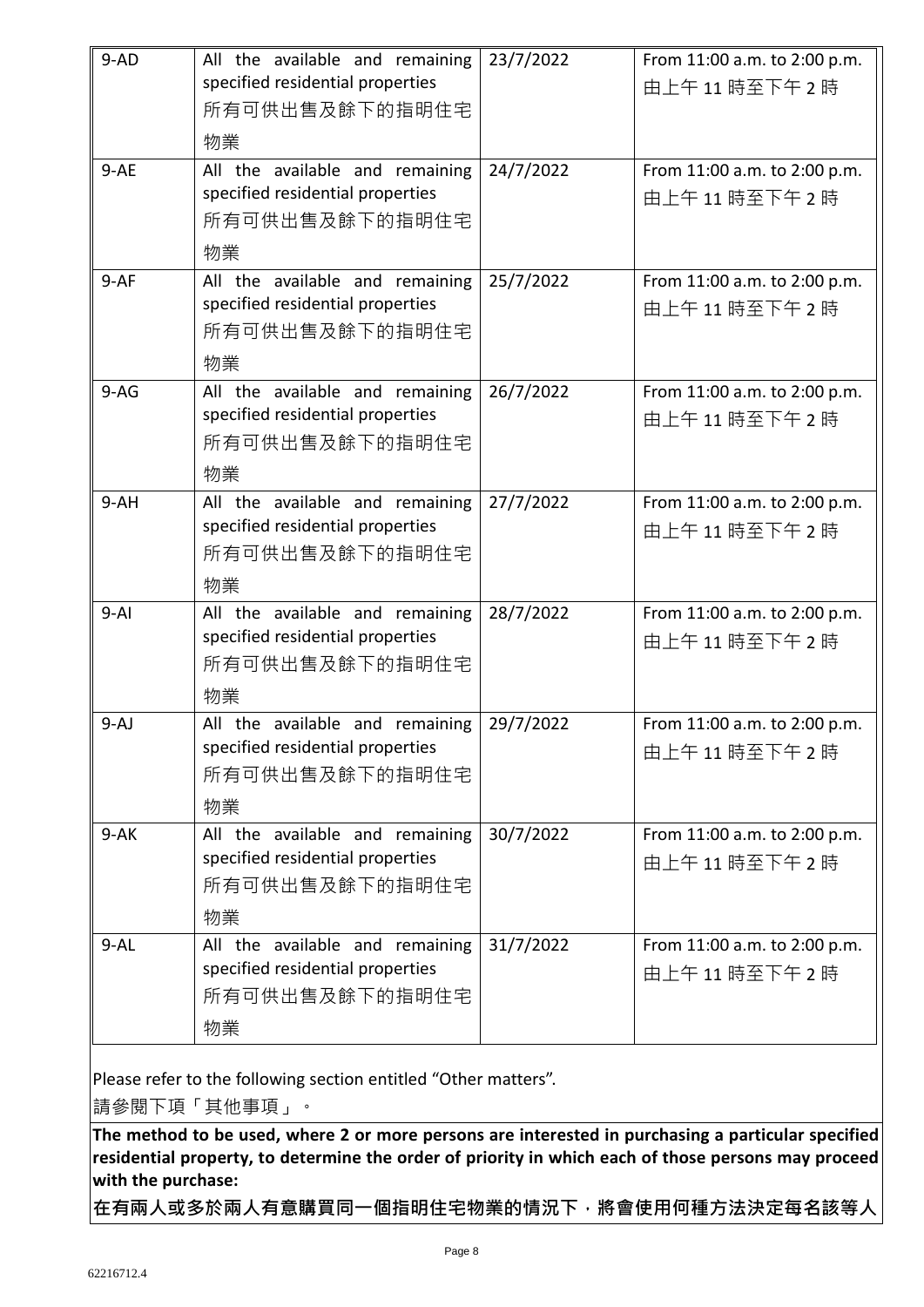**士可購買該物業的優先次序:**

Please refer to the above method and "Other matters".

請參照上述方法及「其他事項」。

## **Other matters:**

**其他事項:**

1. The Vendor does not bind itself to review, consider or accept the highest tender or any tender, and has the absolute right(s):-

賣方無必要閱覽、考慮或接納出價最高的投標或任何投標,並有絕對權利以:-

(a) to accept any submitted tender for any or all of the specified residential properties (herein offered to be sold) at any time before the closing date and time of the tender by amending this Sales Arrangements or any other appropriate means;

在招標截止日期及時間前的任何時間透過更改本銷售安排或其他合適的方式以接納已提

交的有關任何或所有(在此銷售安排供出售的)指明住宅物業的投標;

(b) to reject any tender or withdraw any or all of the specified residential properties (herein offered to be sold) from sale at any time before the acceptance of any submitted tender by amending this Sales Arrangements or any other appropriate means;

於接納任何已提交的投標前的任何時間拒絕任何投標或透過更改本銷售安排或其他合適

的方式以撤回出售任何或所有(在此銷售安排供出售的)指明住宅物業;

(c) to sell or dispose of any or all of the specified residential properties (herein offered to be sold) to any person by any method from time to time by amending this Sales Arrangements or any other appropriate means;

不時透過更改本銷售安排或其他合適的方式以任何方法向任何人士出售或處置任何或所

有(在此銷售安排供出售的)指明住宅物業;

(d) to adjust the closing date and/or time of the tender for any or all of the specified residential properties (herein offered to be sold) from time to time by amending this Sales Arrangements or any other appropriate means; and 不時透過更改本銷售安排或其他合適的方式以調整任何或所有(在此銷售安排供出售的)

指明住宅物業的招標截止日期及/或時間;及

- (e) to disqualify any non-conforming tenders. 取消任何不符合要求之投標的資格。
- 2. The specified residential properties are available for viewing by tenderers by prior appointment. Tenderers are invited and advised to view the specified residential properties before submission of tender offer.

指明住宅物業現正開放予已預約的投標者參觀,特此邀請並建議投標者在入標前參觀指明住 宅物業。

3. Persons interested in submitting tenders of the specified residential properties are reminded to read the latest register of transactions of the Development so as to ascertain whether a particular specified residential property is still available for tender on a date of sale. A specified residential property will become unavailable for tender once the Vendor accepts a tender within 7 days after the close of a previous tender exercise of that specified residential property. Please note also that the register of transactions of the Development may not be updated immediately after the Vendor accepts a tender. Please make enquiry with the Vendor as to whether a particular specified